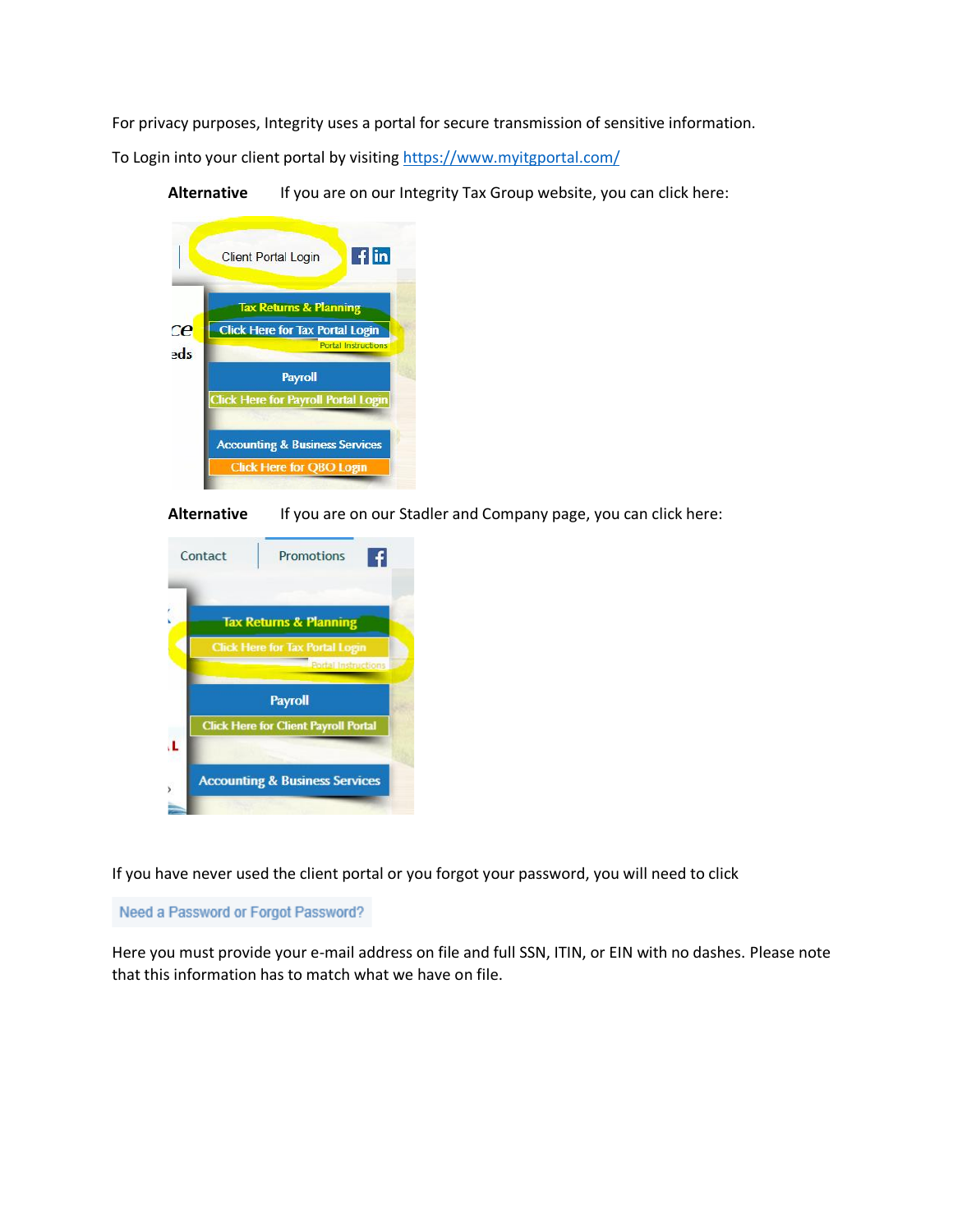## **Client Portal Login &**

| To reset your password or create a new password please enter the following information and the system will send you an E-mail/TXT with a new temporary password. |
|------------------------------------------------------------------------------------------------------------------------------------------------------------------|
| Please enter your email:                                                                                                                                         |
| Email is required.                                                                                                                                               |
| Please enter your SSN / ITIN / EIN (No Dashes):                                                                                                                  |
| * SSN is required.                                                                                                                                               |
| Go                                                                                                                                                               |
| <b>Back</b>                                                                                                                                                      |

*Downloading Documents*

To download a copy of your tax return other documents, click "Get a Copy of My Tax Return" Select the

**Account Year: 2016** tax year **for the documents you would like to download. Click on the "blue**" hyperlink" to download the document.

| <b>Remove From List</b> | <b>Electronic Signature</b> | <b>File</b>         | Upload Type                                |
|-------------------------|-----------------------------|---------------------|--------------------------------------------|
|                         |                             | Signature pages.pdf | SIGNATURE DOCUMENTS (8879, BANK APP, ETC.) |
|                         |                             | 2015 Tax Return.pdf | <b>TAX RETURN</b>                          |